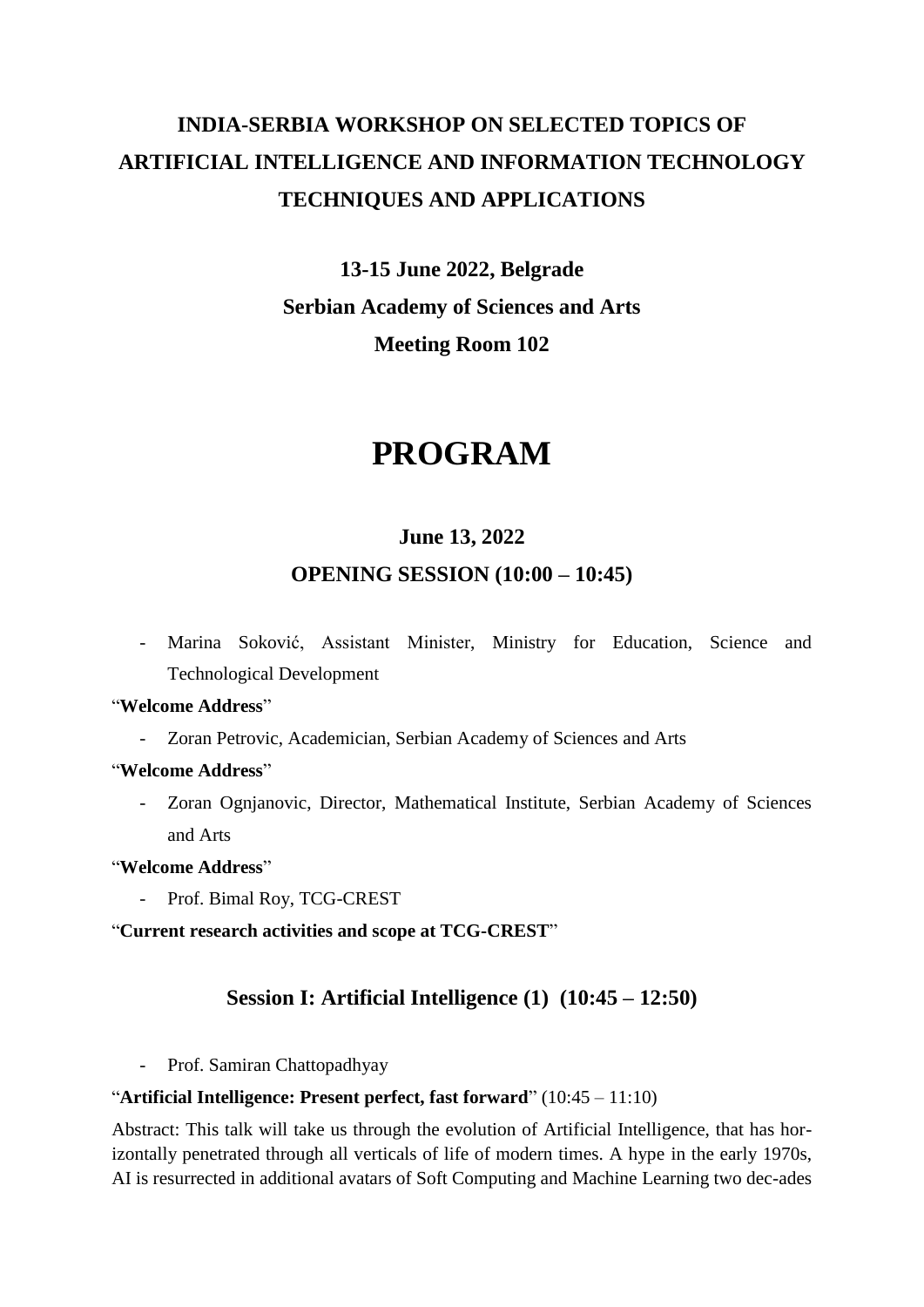later after a silent revolution in computing and networking technologies. This talk will drive through the highways of innovation (like Neural Nets, Transformers, GLPs) in the do-mains of image, audio, video and natural language processing while peeping in the semi-dark lanes and by lanes of applications like healthcare, fin-tech, legal data analytics. Throughout this amazing journey, the talk will look through the window of capabilities of CREST to the expanding meadows of renowned universities like yours for fostering collaborations. Finally, the talk will plunge into the ocean of data, daily created, to unearth pearls of discourses, narratives, emotions and intuitions, not experienced so far.

- Vladan Devedzic (University of Belgrade - School of Management Science)

Basant Agarwal (Indian Institute of Information Technology Kota (IIIT Kota), India)

Priyanka Harjule (Malaviya National Institute of Technology, Jaipur, India)

## "**Shine a Light – E-Learning initiatives from two EU Projects**" (11:10 – 11:35)

Abstract: This talk presents ideas and initiatives from two ongoing Erasmus + projects funded by the European Commission. Both projects use e-Learning as an enabler for communicating interesting and important learning contents that are believed to increase and improve employability prospects for the targeted groups of learners. The WINnovators project targets young women with reduced opportunities for quality education in different areas of STEM/STEAM and intends to demonstrate how their entrepreneurial skills can gradually grow by providing them with e-Learning incentives in such areas. The YNSPEED project intends to offer free MOOC courses addressing hot topics of modern society – artificial intelligence, sustainable development, and fake news. In the YNSPEED project, the target group of learners are young people (aged 16-29). It is believed that their interest in such important topics can be boosted by communicating the corresponding relevant learning content in a carefully designed way. The \*Shine a light\* metaphor is a common point and a common approach in both projects – e-Learning technology is used to facilitate informal education for the targeted learners and to indicate directions that often get either omitted or misunderstood in traditional schools.

- Dr. Avishek Gupta

## "**Machine Learning under Weak Supervision for Computer Vision and Computational**

### **Chemistry problems**" (11:35 – 12:00)

Abstract - Traditional supervised statistical learning setup are ideal for problems where it is easy to obtain labels from experts for each data instance, whereas unsupervised learning setups can be useful to initially examine the problem data at hand before any label information has been provided. For real-world problems it is common to have access to large volumes of data, where each data instance may not have been labelled due to the cost of labelling each instance by an expert. Weak supervision models attained recent success by providing ways to leverage some degree of expert supervision to guide the learning of a statistical model. Different ways in which problem information can be incorporated in the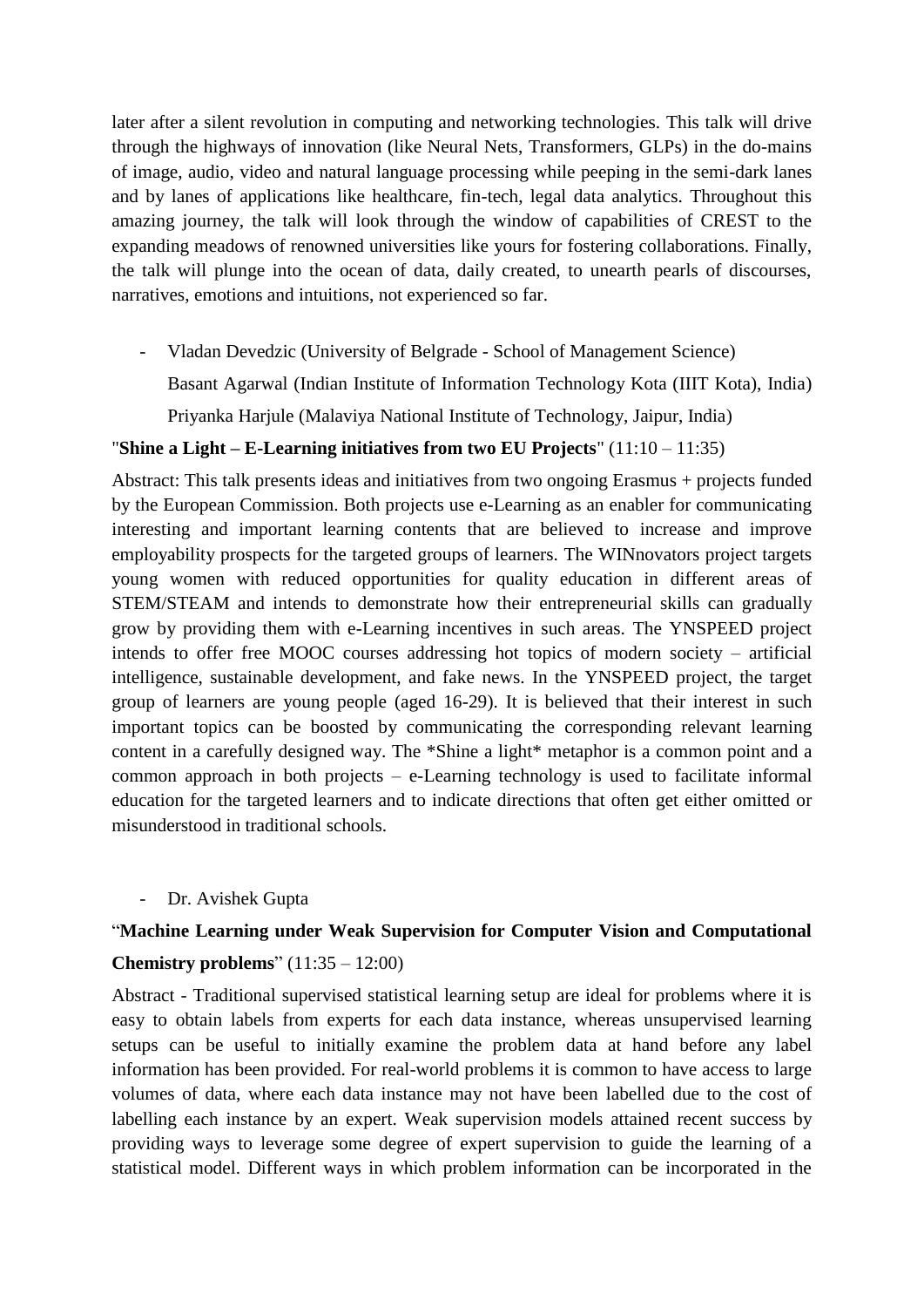learning procedure will be discussed (active learning, transfer learning, etc.). Recent approaches towards the weakly supervised training of deep neural networks (contrastive learning, generative active learning, etc.) will be discussed subsequently. Specific applications towards problems in Computer Vision such as scene text recognition and 3D scene understanding will be highlighted. Given the recent success of deep neural networks in Computational Chemistry to predict physical and chemical properties of materials, the potential towards studying weakly supervised deep learning approaches towards the prediction of physical and chemical properties of materials will be approaches towards the prediction of physical and chemical properties of materials will be discussed, with possible applications towards material design for batteries and solar cells.

Miroslav Trajanovic (University of Nis),

"**Reverse engineering of human bones using artificial intelligence**" (12:00-12:25)

### - Milica Petrović (University of Belgrade - Faculty of Mechanical Engineering)

## "**Deep learning and optimization of intelligent manufacturing systems within Industry 4.0**" (12:25- 12:50)

Abstract. The proposed research is conducted within the project entitled "Deep Machine Learning and Swarm Intelligence-based Optimization Algorithms for Control and Scheduling of Cyber-Physical Systems in Industry 4.0 - MISSION4.0". The project is financially supported by the Science Fund of the Republic of Serbia within the call "Program for Development of Projects in the Field of Artificial Intelligence". The presentation of research results is divided into two main topics. The first topic covers the development of a reliable, efficient, and optimally scheduled material transport system based on a mobile robot. The proposed methodology is based on biologically inspired optimization algorithms and is aimed to find the optimal solution to the nondeterministic polynomial-hard (NP-hard) scheduling problem. Moreover, a mathematical formulation for the minimization of seven fitness functions is presented. The proposed methodology is extensively experimentally verified on different benchmark problems and tested by Khepera II mobile robot within a laboratory model of the manufacturing environment. The second topic covers semantic segmentationbased mobile robot perception system based on deep learning. The proposed system uses a Fully Convolutional Neural Network with ResNet18 backbone architecture. The perception system is integrated with the Nvidia Jetson Nano development board and two Basler dart cameras and configured as a standalone-edge device. The proposed model is trained on a custom-developed dataset of a laboratory model of manufacturing environment and implemented on the mobile robot RAICO (Robot with Artificial Intelligence based COgnition).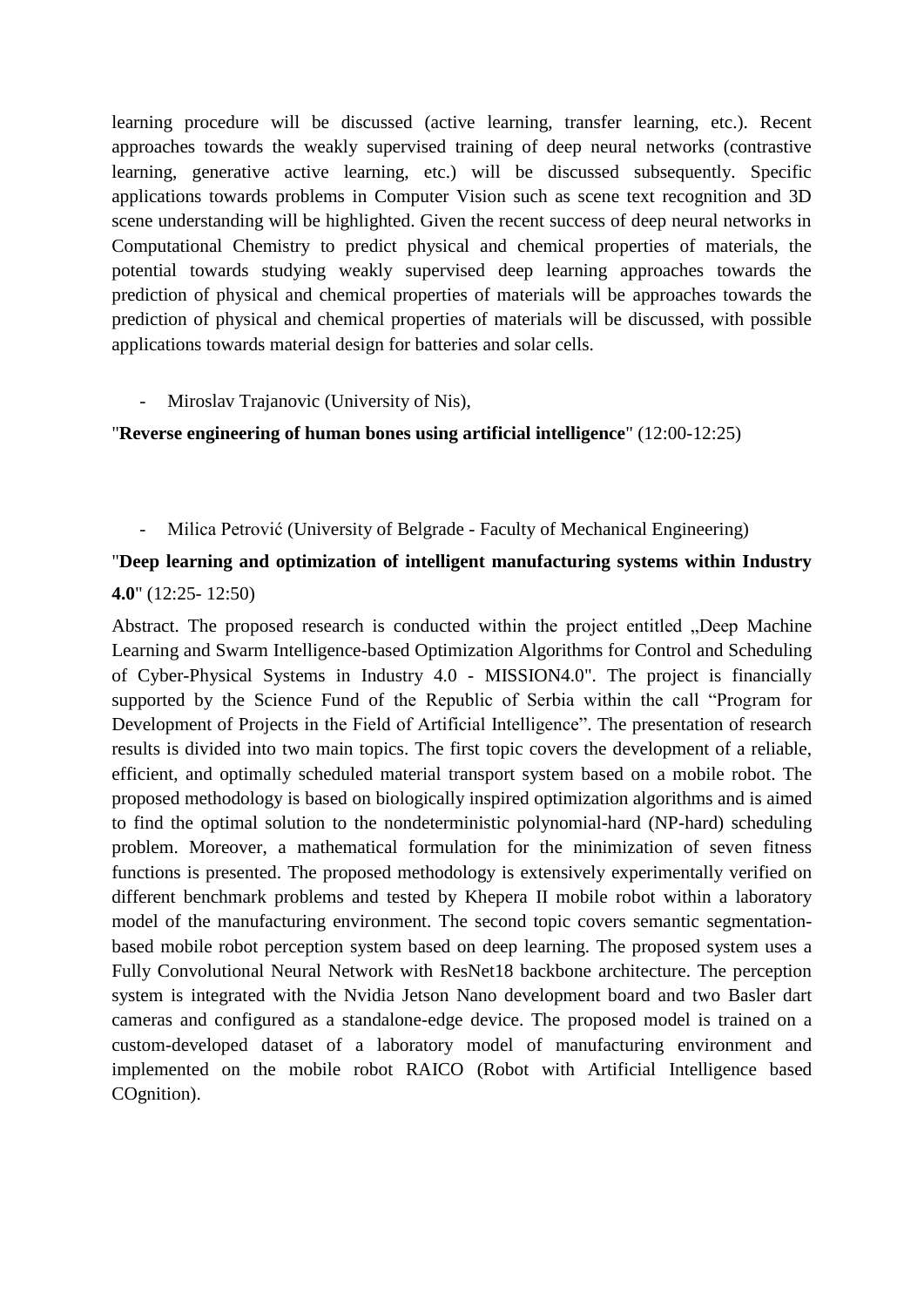## *Lunch Break 12:50 – 14:30*

## **Session II: Miscellaneous Topics (14:30 – 17:15)**

#### - Dr. Abhik Banerjee

## "**Developing Safe, Cost Effective, and High Energy Density Next Generation Storage Systems**" (14:30 – 14:55)

Abstract. With the popularity of next-generation high-end electronic devices and the promotion of electric vehicles (EV), the cutting-edge lithium-ion battery (LIB) technology has continuously run into one bottleneck or another. Its main performance metrics (including energy density, power density, cycle life, safety, cost, etc.) have been unable to meet the ever-tightening demands for electrified transportation as well as renewable integration into the electricity grid. For electric vehicles, the most important application field of LIBs, it is necessary to reach an energy density of at least 400 Wh/kg at scale. After more than 25 years of commercialization, especially after large-scale production and applications in recent years, many components of LIBs (such as current collector, separator, packaging, and the like) have remained unchanged. Therefore, the important performance metrics of LIBs are mainly determined by the electrode material and electrolyte. And more importantly, next-generation LIBs need reasonable matching of electrode and electrolyte to achieve the best performance, including longer cycling and better safety. Here are the following underlying causes for costeffective, sustainable, safe, high energy density Li-ion battery.

- Next generation high energy and power density battery materials.
- Cost-effective cobalt-free Li-ion battery technology.
- Solid state (safe) battery technology.
- Advanced battery diagnostic tests and remanufacturing techniques.

• Advanced recycling systems that aim at expensive battery elements which include lithium, cobalt, nickel, manganese, etc.

These contributions are critical if energy storage technologies are to reach their full sustainability potential. Such studies will also enable Clean Technologies and Environmental Policy to continue its trajectory of growth in impact and global reach. I look forward to presenting these contributions in my talk.

Reference:

- 1. Nature Energyvolume3,pages267–278(2018)
- 2. Nature Materialsvolume19,pages1339–1345(2020
- 3. Chem. Rev.2020, 120, 14, 6878–6933
- 4. Nature Nanotechnologyvolume15,pages170–180(2020)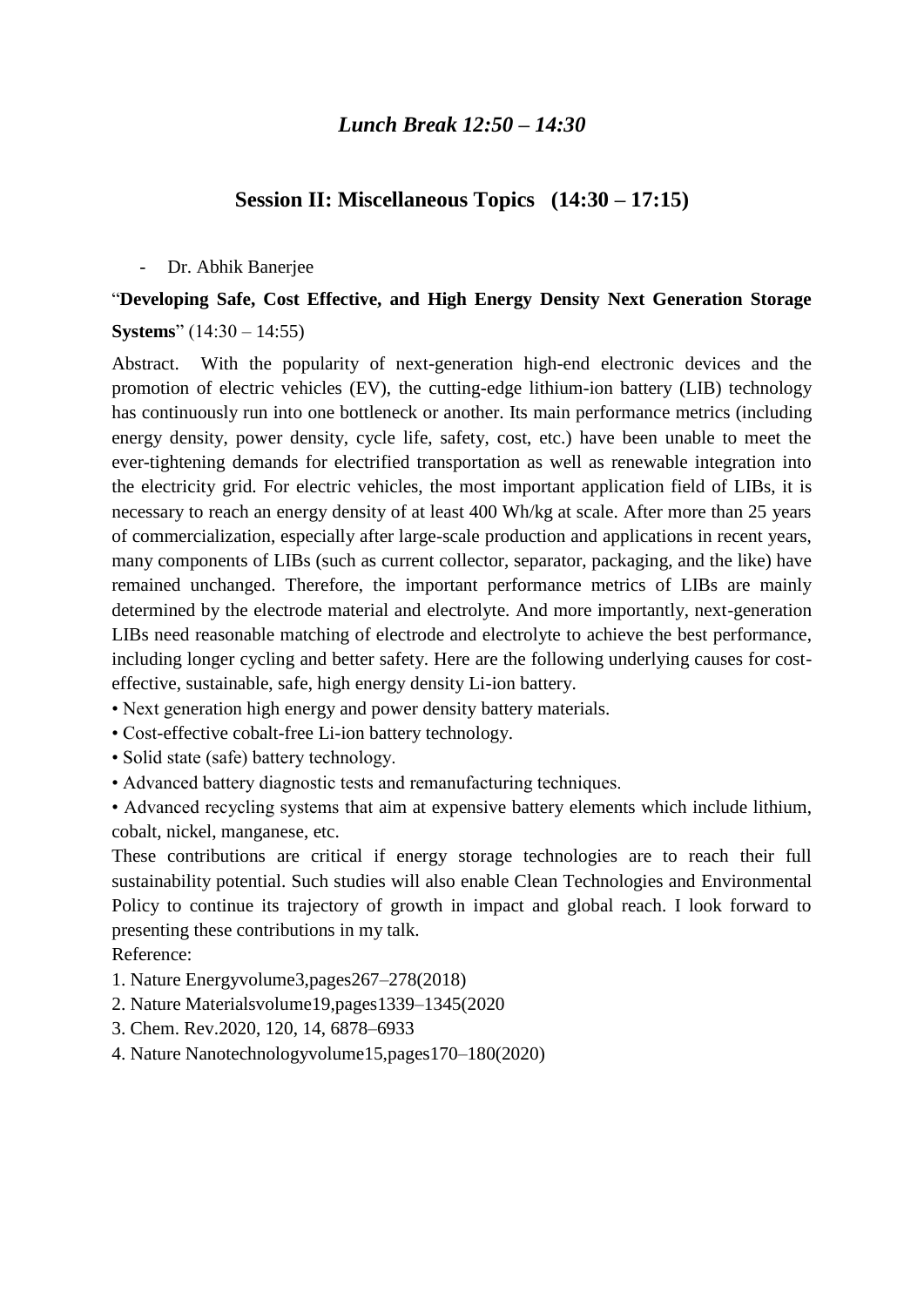- Zoran Lj. Petrović (Serbian Academy of Sciences and Arts, Ulster University), Amit Kumar, Nevena Puač, Nikola Škoro, Gordana Malović, Dragana Marić (Institute of Physics Belgrade)

## "**Non-Equilibrium Plasmas: From Kinetic Theory And Atomic And Molecular Collisions To Kinetic Phenomena And Numerous Applications**" (14:55 – 15:20)

Abstract. Non-equilibrium plasmas provide a facility to control separately mean energies of light charged particles, heavy charge particles and neutrals thus allowing applications of plasma on living tissues, thermally unstable materials and in nano-electronics. The foundations of all such applications may be described as kinetic phenomena where fundamental understanding of charged particle transport and overall kinetics, defined by the pertinent collisional processes allows us to modify the energy distribution functions as desired.

Most importantly, having in mind applications on living tissues one needs to ascertain nonequilibrium in atmospheric pressure plasmas that has always been difficult. We have covered applications such as: plasma etching in nano-electronics, plasma cleaning and plasma modification of surfaces, breakdown as a foundation for gaseous dielectrics, plasma induced processes in seeds and plants, plasma sterilization including biofilms with antibiotic resistant microorganisms, stem cell differentiation, induced apoptosis and DNA damage, selective cancer cell immune response activation, treatment of water and medium, purification and activation and many more.

Complex interplay between plasma properties with numerous non-linear processes requires vertically integrated modeling and diagnostics of such plasma sources in order to maintain the desired properties. In that respect elements of AI may be used to allow real time control and obtaining elementary data for numerous relevant processes.

- Slobodan Vukosavic (School of Electrical Engineering, University of Belgrade and Serbian Academy of Sciences and Arts)

"**Computer-assisted design ofelectromechanical converters and electronic power converters --The use of evolution algorithms**" (15:20 – 15:45)

## *Coffee Break (15:45 – 16:00)*

- Predrag A. Janjic (Research Centre for Computer Science and Information Technologies, Macedonian Academy of Sciences and Arts)

"**Computational approaches in studies of white matter in health and disease**" (16:00 – 16:25)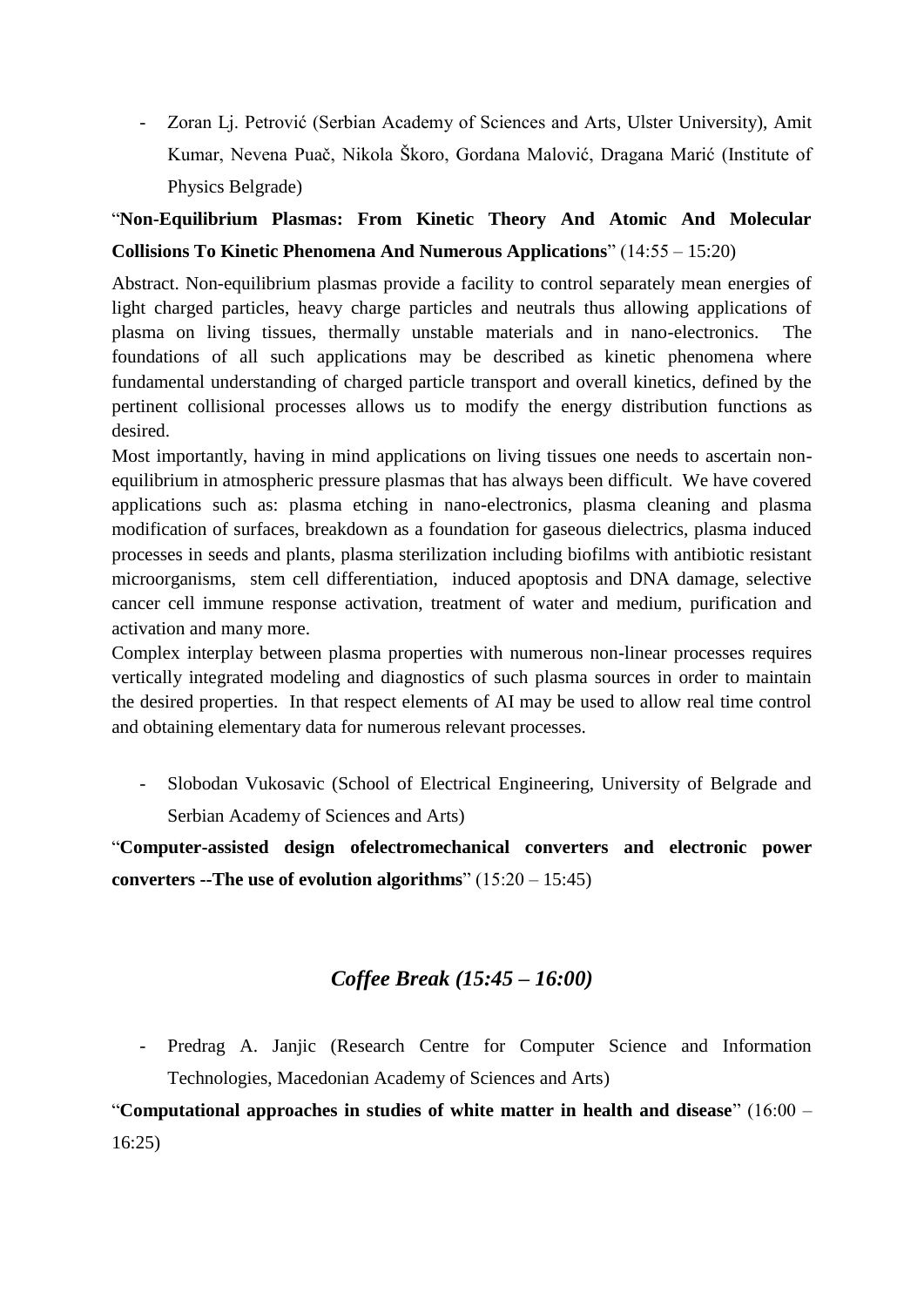Abstract. With the dramatical proliferation of machine learning (ML) applications in disease research, studies report that depending on the features and the level of detail very often resulting tools and their performance is very much data-dependent with close to a marginal capacity of generalization. Such observations seem not to be disease-specific or reflecting specific imaging modalities, but rather reflect the wealth of detail and impossibility to control the overfitting. We present a study approach in the biology of psychiatric or neurological disease where computational science employs a rather wide spectrum of techniques from multiple methods of histological imaging to statistical models of different molecular expressional data of the brain white matter. The critical assumption is that the complexity of neural structure and function essentially limits each and every single technique to insufficient confidence when we look for very subtle alterations.

### - Dr. Apratim Chakraborty

## "**On Elser's conjecture and the topology of U nucleus complex An application of Discrete Morse Theory**" (16:25 – 16:50)

Abstract: Abstract: Dorpalen-Barry et al. proved Elser's conjecture about the sign of Elser's number by interpreting them as certain sum of reduced Euler characteristic of an abstract simpli-cial complex known as U-nucleus complex. We prove a generalized conjecture posed by them about the topology of the U-nucleus complex of a graph using discrete Morse theory.

### - Dr. Kuldeep Saha

## "**Explicit constructions of smooth embedding s of 3 and 4 manifolds in small codimensions**" (16:50 – 17:15)

Abstract: With the popularity of next-generation high-end electronic devices and the promotion of electric vehicles (EV), the cutting-edge lithium-ion battery (LIB) technology has continuously run into one bottleneck or another. Its main performance metrics (including energy density, power density, cycle life, safety, cost, etc.) have been unable to meet the ever-tightening demands for electrified transportation as well as renewable integration into the electricity grid. For electric vehicles, the most important application field of LIBs, it is necessary to reach an energy density of at least 400 Wh/kg at scale. After more than 25 years of commercialization, especially after large-scale production and applications in recent years, many components of LIBs (such as current collector, separator, packaging, and the like) have remained unchanged. Therefore, the important performance metrics of LIBs are mainly determined by the electrode material and electrolyte. And more importantly, next-generation LIBs need reasonable matching of electrode and electrolyte to achieve the best performance, including longer cycling and better safety. Here are the following underlying causes for cost

### Nenad Filipovic (University of Kragujevac)

"**Applied machine learning and computational modelling for cardiovascular disease prediction**" (17:15 – 17:40)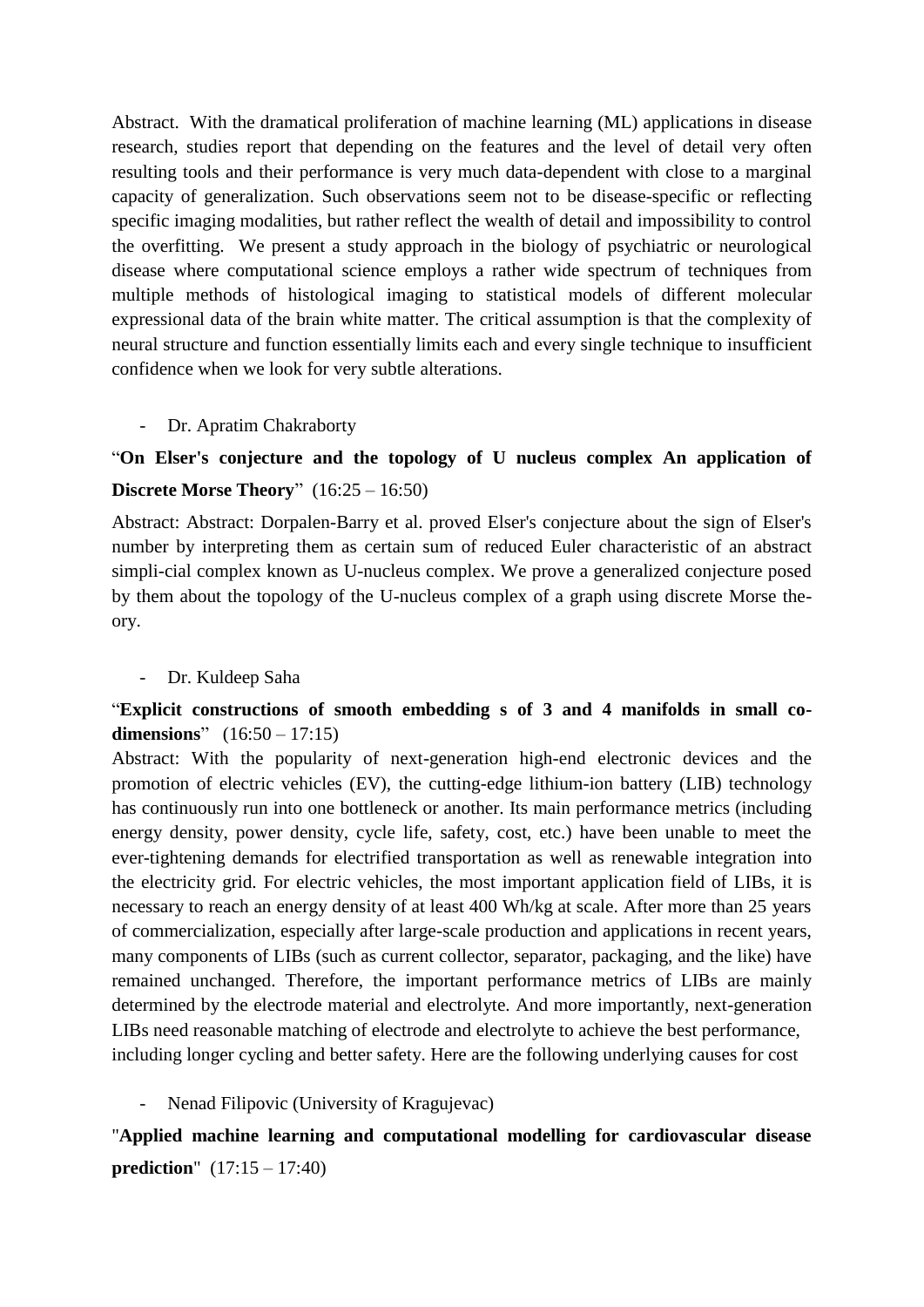## **June 14, 2022**

## **Session III: Information Security (10:00 – 11:40)**

#### - Dr. Arpita Maitra

## "**Linear Cryptanalysis Through the Lens of Clauser Horne Shimony Holt Game**" (10:00  $-10:25$

Abstract: In this talk, we present the Boolean version of Clauser-Horne-Shimony-Holt (CHSH) game and show how this Boolean circuit can be exploited in Linear Cryptanalysis against thelightweight cipher "SIMON". Till date, the known usage of CHSH game in Quantum Cryptology is to verify the device independence of the protocols. We observed that the game can be viewed as a Boolean circuit and can be exploited to improve the bias of some ciphers. This observation opens a new direction of research in quantum cryptography.

#### - Dr. Nilanjan Datta

## "**Light-weight Authenticated Cipher Design based on Hybrid Feedback**" (10:25 – 10:50)

Abstract: In recent years, lightweight symmetric cryptography or lightweight authenticated encryption with associated data (AEAD) has seen a sudden surge in interest due to the advent of Internet of things (IoT). The present AEAD standards are not suitable in the spectrum of lightweight applications as they are designed for more general use-cases. In this regard, we will discuss two area-efficient light-weight AEAD schemes: HyENA and its tweakable variant tHyENA. These schemes are based on hybrid feedback and they are state-of-the-art most area efficient online designs with optimal state size, rate, and xor-count. The construction HyENA had qualified for the second round of NIST LwC Competition and tHyENA is the winner of the national light-weight cipher design challenge 2020 organized by DSCI.

### - Dr. Shion Samadder Chaudhury

## "**On some aspects of Low Complexity Secret Sharing and Differential Privacy**" (10:50 –

11:15)

Abstract: Secret Sharing refers to methods of distributing a secret among a group in such a way that no individual holds holds any intelligible information about the secret, but when a sufficient number of individuals combine their 'shares', the secret maybe reconstructed. Secret sharing is an important cryptographic primitive and reducing its computational complexity is an important problem. In this talk I shall survey some digital forensics aspects of secret sharing like framing participants, resilience and give a brief description of our work in this area. Differential Privacy is a system for publicly sharing information about a dataset by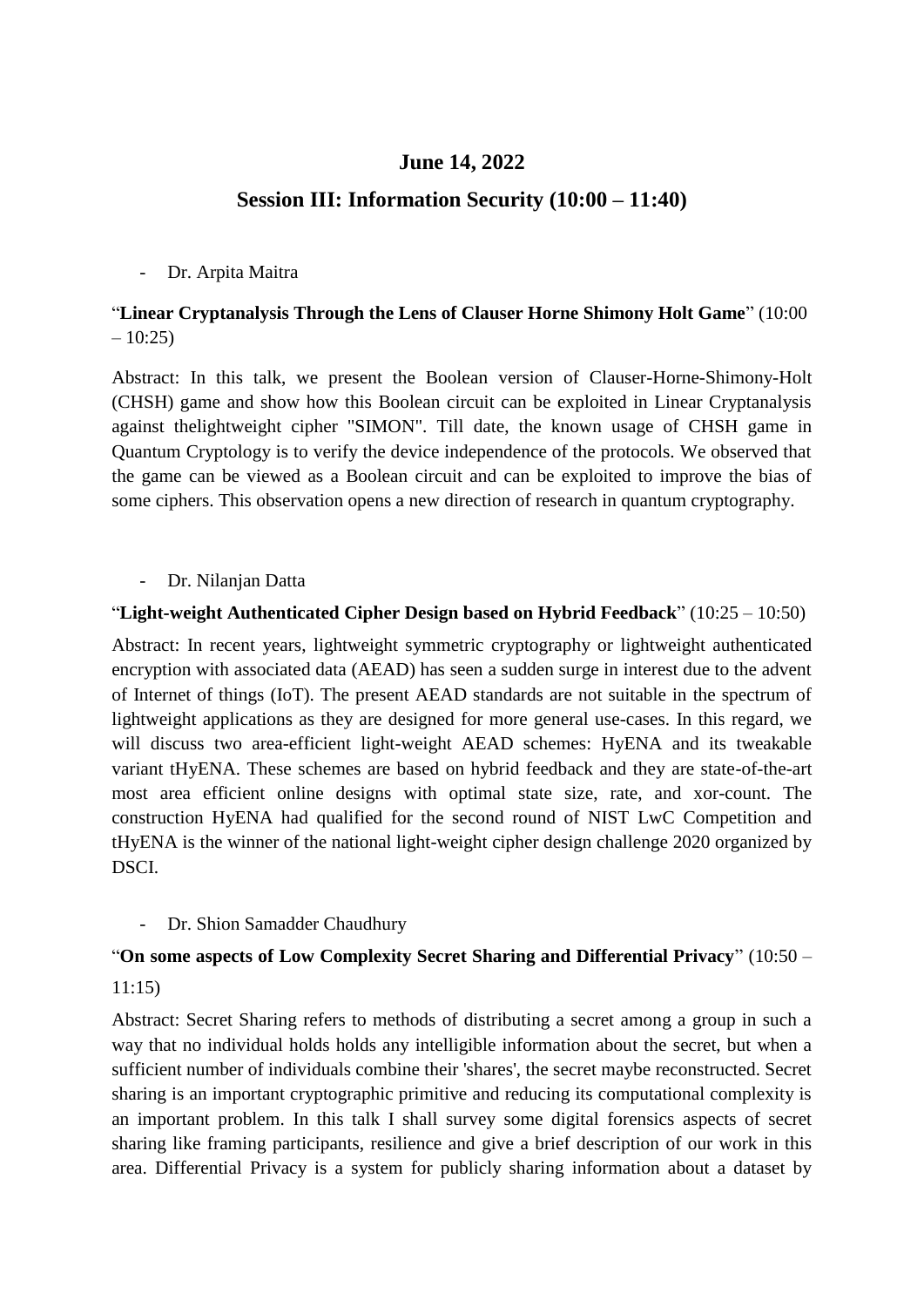describing the patterns of groups within the dataset while withholding information about individuals in the dataset.The idea is that the effect of making an arbitrary single substitution in the database is small enough, the query result cannot be used to infer much about any single individual, and therefore provides privacy. A recent work considers the problem of differential privacy for data lying on a Riemannian manifold. Due to some restrictions on the data in this paper we extend this work in two directions: 1. A combinatorial geometry approach, 2. Differential privacy for data lying on CAT(0) spaces. I shall briefly describe these works and mention some of the ongoing works.

- D. Nedeljković (University of Belgrade - Faculty of Mechanical Engineering)

"**Machine learning based detection of cyber-attacks in systems for manufacturing resources control**" (11:15 – 11:40)

## **Session IV: Artificial Intelligence (2) (11:40 – 12:50)**

- Dragisa Zunic (Institute for AI, Novi Sad)

#### "**Financial Exchange and Symbolic AI**" (11:40 – 12:05)

Abstract: We explored the way to represent the archetypal core of financial exchanges declaratively, and then to prove some of its fundamental properties. This core guides the matching of buy and sell orders, i.e., supply and demand, and considering it as an infinite state space system, represents a challenge for modern day financial institutions to certify its properties. We use symbolic AI theory and tools, based on formal logic, to both represent and reason about the system properties. In the domain of fundamental market design, considering that present day exchanges operate sequentially, we proceed to explore the elements of parallelism in order matching. We also mention when machine learning may be required, namely in making sure that he game of exchange is played in a regular way.

- Milan Stojković (Institute for AI, Novi Sad)

### "**Assessing Water Resources System Dynamic Resilience Under Hazardous Events using**

#### **Artificial Neural Networks**" (12:05 – 12:25)

Abstract: The objective of this research is to propose a novel framework for assessing the consequences of hazardous events on a water resources system using dynamic resilience. Two types of hazardous events were considered: a severe flood event and an earthquake. Given that one or both hazards have occurred and considering the intensity of those events, the main characteristics of flood dynamic resilience were evaluated. The framework utilizes an Artificial Neural Network (ANN) to estimate dynamic resilience. The ANN was trained using a large, generated dataset that included a wide range of situations, from relatively mild hazards to severe ones. A case study was performed on the Pirot water system (Serbia).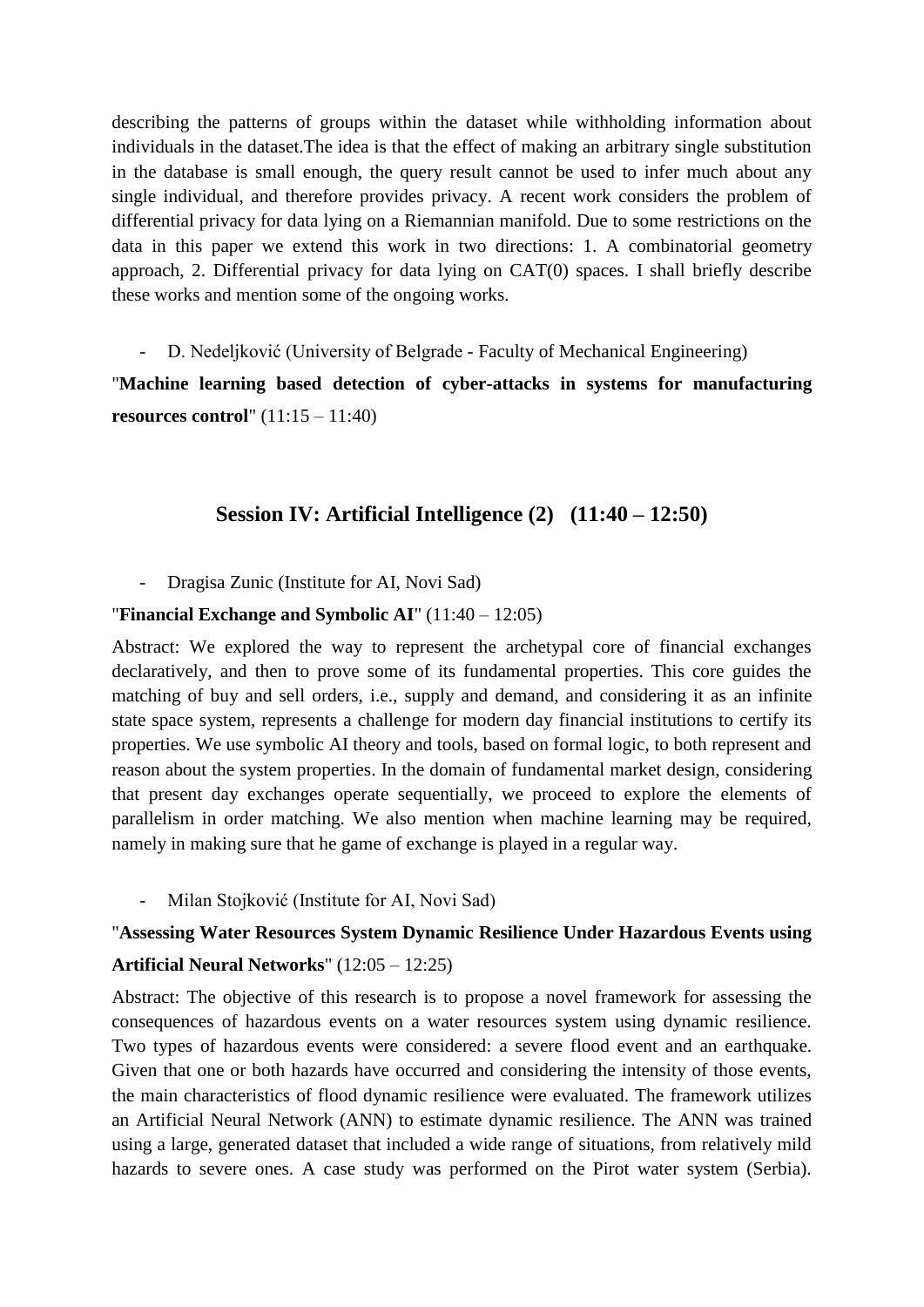Dynamic resilience was derived from the system dynamics model alongside the hazardous model implemented. The most extreme hazard combination results in the robustness of 0.04, indicating a combination of an earthquake with a significant magnitude and a flood hydrograph with a low frequency of occurrence. In the case of moderate hazards, the system robustness has a median value of 0.2 and the rapidity median value of 162 hours. The ANN's efficacy was quantified using the average relative error metric which equals 2.14% and 1.77% for robustness and rapidity, respectively.

- Dubravko Ćulibrk (Institute for AI, Novi Sad)

## "**The Quest for Emotional AI**" (12:25 – 12:50)

Abstract: Emotional intelligence is a big part of human success. Transferring the ability to understand deep human emotions to computers, however, is a daunting task. This talk will focus on select results of research done on developing "Emotional Artificial Intelligence" in the last decade and inferring human states of mind from multimodal data (sound, video and images).

## *Lunch Break (12:50 – 14:30)*

## **Session V: Blockchain Technology (14:30 – 17:00)**

### - Miodrag Mihaljevic (Serbian Academy of Sciences and Arts)

### "**Advances in Techniques for Blockchain Technology and Encryption**" (14:30 – 14:55)

Abstract: This talk points out to certain approaches for developing blockchain consensus protocols with reduced energy consumption and security enhancement of lightweight encryption schemes. We discuss blockchain consensus puzzle solvable employing timememory trade off technique for inverting one-way cryptographic functions. The addressed security enhancement of encryption is based on employment certain results from coding and information theory. Some applications of the considered techniques are pointed out as well.

- Milica Knezevic (Mathematical Institute of the Serbian Academy of Sciences and Arts)

## "**Security Evaluation of Certain Blockchain Based Systems - An Illustrative Example**"  $(14:55 - 15:20)$

Abstract: Over the years, blockchain surpassed the initial application solely related to cryptocurrencies and finance, and it is seen today as a general-purpose technology that can be used in many other use-cases. The key enabler for blockchain widespread usage is the concept of smart contracts, which brought the programmability potential into blockchains. One of the fruitful research directions on blockchain applications is in the subject area of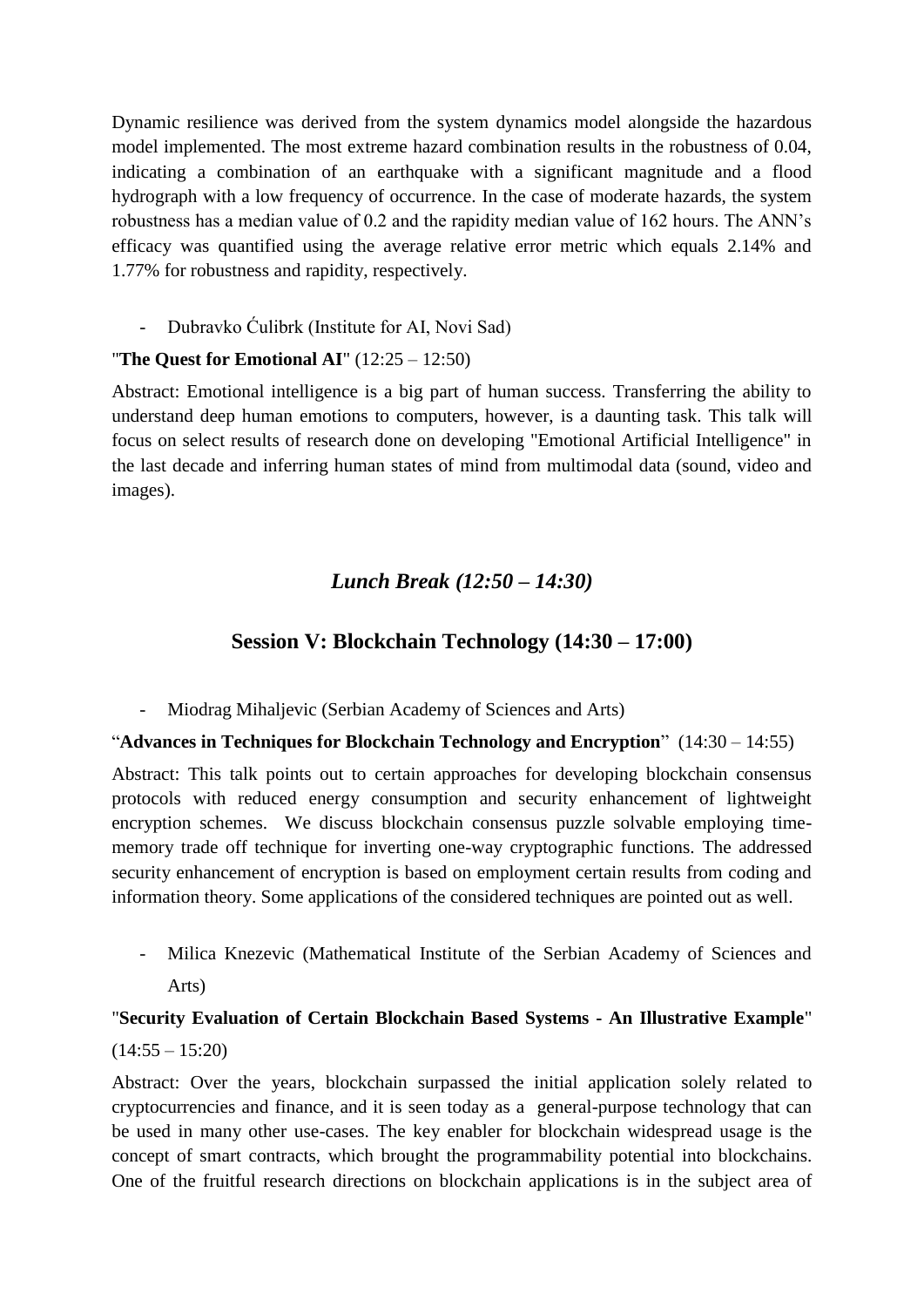authentication, authorization and access control, where the blockchain technology is used, on the one hand, to fortify the security and, on the other hand, to overcome the need for a central authority. However, when designing blockchain-based systems, we have to carefully take into consideration inherent characteristics and limitations of blockchains. On the example of a recently published authentication protocol for wireless medical sensor networks, we will show how inappropriate employment of the blockchain technology can undermine the system and can cause multiple vulnerabilities of the protocol.

- Milan Todorovic (Mathematical Institute of the Serbian Academy of Sciences and Arts)

## "**Blockchain based Smart Grid**" (15:20 – 15:45)

Abstract: In recent years, increasing climate change intensified the research of utilizing green and renewable sources of energy, which imposes the need of transforming and upgrading the existing power grids. Standard consumers of electrical energy are starting to transform in so called prosumers that represent consumers that can now produce electrical energy by using various renewable sources such as sunlight or wind. The appearance of prosumers drastically increases the complexity of power grids, because these users can now sell the excess energy they have produced to other consumers within the grid. On the other hand, local communities can form their smaller electrical grid, known as micro grid, in order to trade energy efficiently between themselves. It is clear that this more complex power grid requires new mechanisms that would manage energy trading, and that would preserve privacy of the consumers and prosumers. For this, we propose blockchain based platform that is based on utilizing smart contracts within Ethereum blockchain network with modified consensus protocol.

### - Nemanja Zdravković (University Metropolitan),

## "**Information Security and Blockchain - Healthcare use-cases and challenges**" (15:45 – 16:10)

Abstract: Blockchain technology (BCT) imposes fundamental changes to the way personal data, especially medical records, are currently being processed, and can improve current data security solutions. One significant advantage of using BCT is that it can reform interoperability of healthcare databases, providing authorized access to patient medical records, device tracking, prescription databases, and hospital assets. In this talk, Dr. Nemanja Zdravković, the Head of the Blockchain Technology Laboratory at Belgrade Metropolitan University, will discuss the Laboratory's activities regarding implementing blockchain in healthcare, use-cases and challenges.

- Milan Todorovic, Luka Matijevic; D. Ramljak; Tanja Davidovic; Dragan Urosevievic; Tanja Jaksic Kr\uger, Djordje Jovanovic